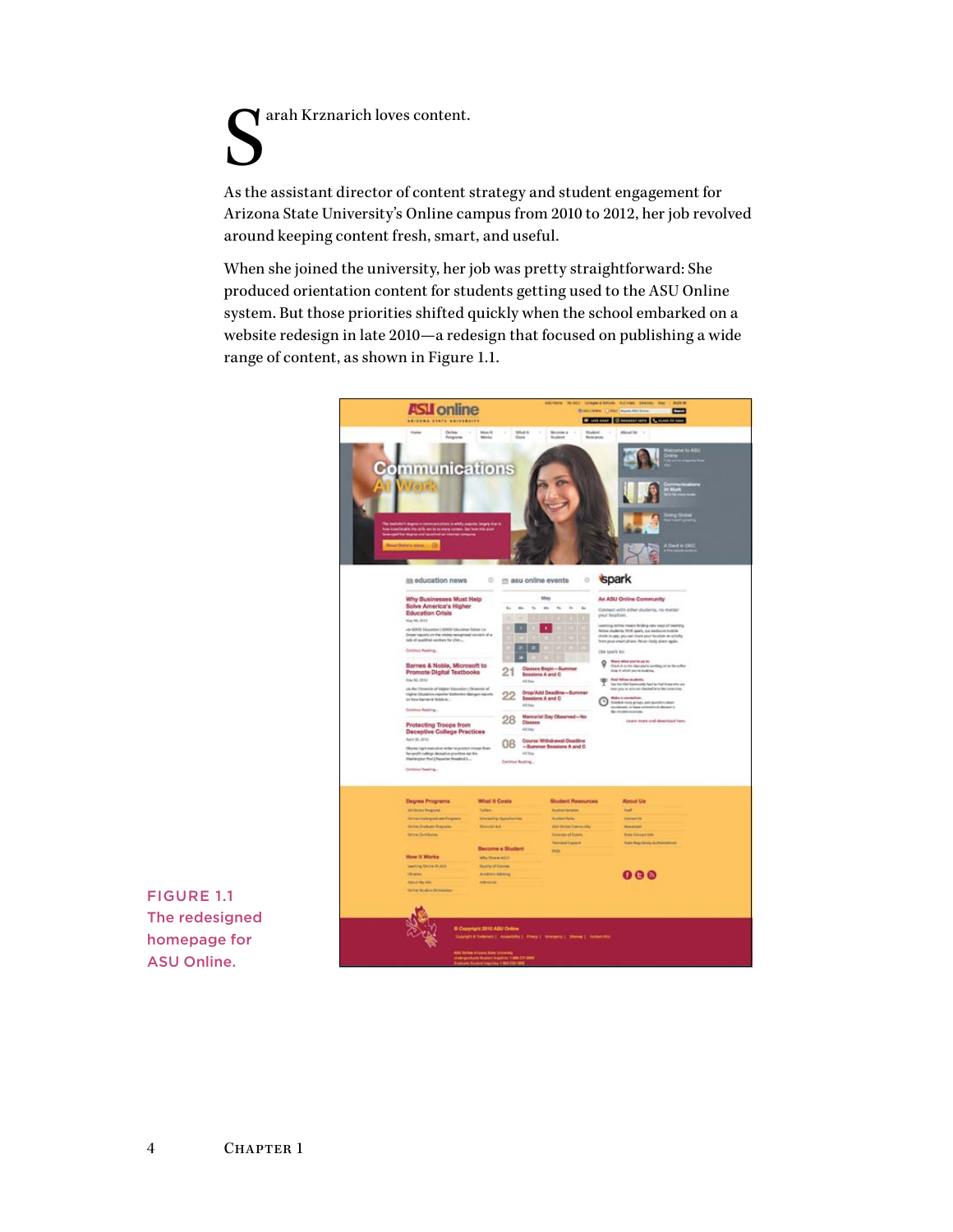Eager to take ownership of the new site, Krznarich, a former magazine editor, listened intently as ASU Online's agency, Happy Cog, extolled the virtues of content strategy: the practice of understanding what content is needed to meet both users' needs and organizational goals, producing it, and creating realistic publishing and governance plans to keep it that way. She picked up *Content Strategy for the Web* by Kristina Halvorson. She read Ginny Redish's Letting Go of the Words: Writing Web Content That Works.

Armed with knowledge and backed by her passion for content, Krznarich jumped into action. She refined the ASU Online voice. She launched recurring features profiling current students. She started curating relevant news from outside sources. She pulled program descriptions from the main campus's assets and revised them for the Online campus's audience.

Krznarich was getting busy, and not in the recreational way. But the content was good, and the analytics were even better: In the first quarter after the site launched, information requests were up nearly 57 percent over the same period the prior year—and those visitors requesting information were doing so nearly a minute faster than before.

Total win, right?

### More Content, More Work

Yet Krznarich, now an independent content strategist, didn't quite see it that way. Whenever she wanted to update ASU Online's calendar, she had to find, copy, and paste relevant events from the main site. When a program was updated at ASU's main campus, she had to make a manual update on the Online site. Plus, there was the website for current ASU Online students, which featured similar, but more detailed, content as the site for prospects. When one required an update, the other was likely to need a refresh, too. And that was just the start.

It felt like the more content Krznarich made, the more she was asked to make content—and the less time she had to make it any *good*. But her content needs and the time and resources it took to meet them? They kept on multiplying.

### Making Content Work Harder

Whether you've managed a website yourself or worked to architect, design, or build one, this plight may be familiar: content needs that grow and grow, siloed information that requires repetitive updates, and those who are responsible for it all left barely able to keep up.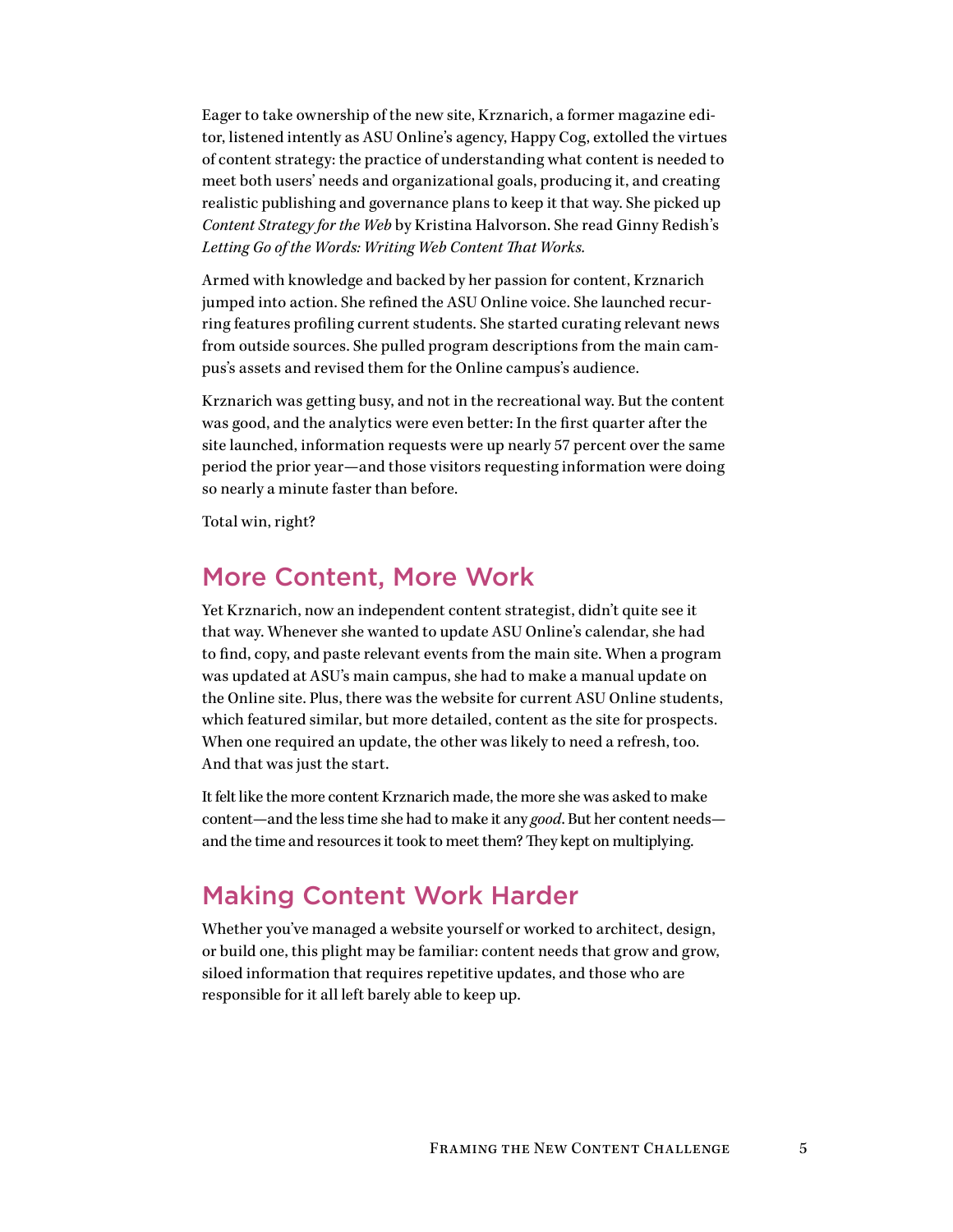Like ASU Online, maybe you've embraced the discipline of content strategy as a means to plan for and produce better content—content that's not just up-to-date, compelling, and meaningful, but also serves a purpose beyond filling space on a page. But investing in strategic, quality content takes time, skills, and money. Managing it takes even more. Even if you can allocate appropriate resources now, those resources will quickly be spread thin as devices and channels—and your need for quality content to serve them continue to multiply.

What if there were a better way?

Instead of creating new content for every platform, channel, and device, what if people like Krznarich could put their valuable time and budget into better, more meaningful content assets, and do more with each one? What if there were a system for organizing and architecting content—one that actually made it easier for our organizations and clients to achieve a number of goals:

- Reuse content in multiple places and for multiple purposes.
- Make content more relevant and appropriate for users.
- Improve the experience of finding, using, sharing, and saving content across devices and channels.
- Spend less time managing content updates and maintenance.
- Still keep their message and editorial vision intact.

Turns out, there is. But it will take more than style guides and editorial calendars to get there.

If you want content that's ready for whatever the future holds, it's time to stop making more content, and instead start building systems that allow you to do more.

That's the mindset this book will help you embrace.

# Getting Unstuck

Let's start where our online content currently stops: namely, on the fixed webpages where most of it resides, unable to travel beyond the bounds of a single rendering—resulting in the broken experiences you see in Figure 1.2. Formatted through a content management system's WYSIWYG (what-yousee-is-what-you-get, or *whizzy-wig*) editor, most content today is designed to be displayed in just one way: on a desktop monitor. When viewed on devices with different screen sizes or capabilities, it quickly loses its hierarchy, priority, and organization.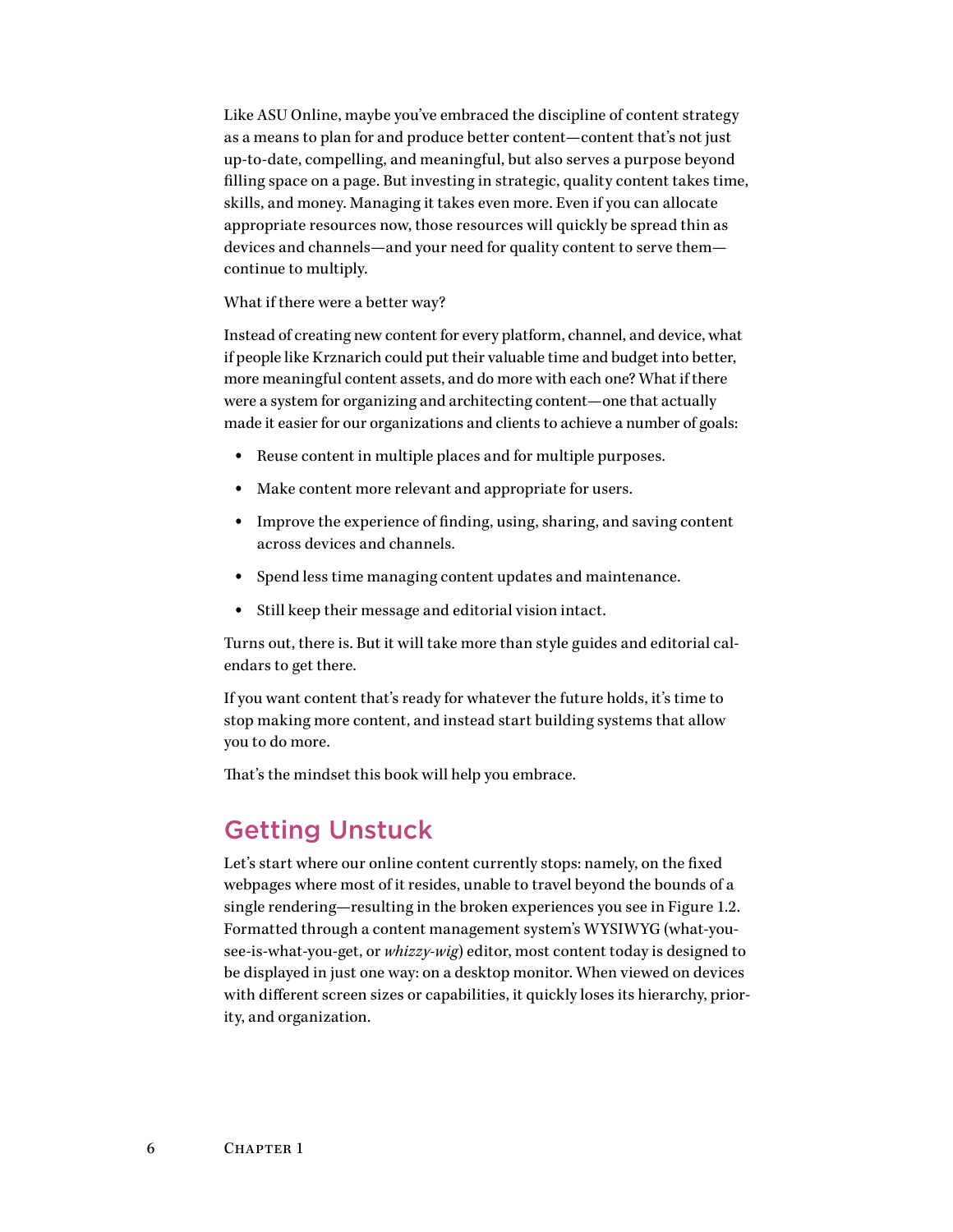

 $\overline{7}$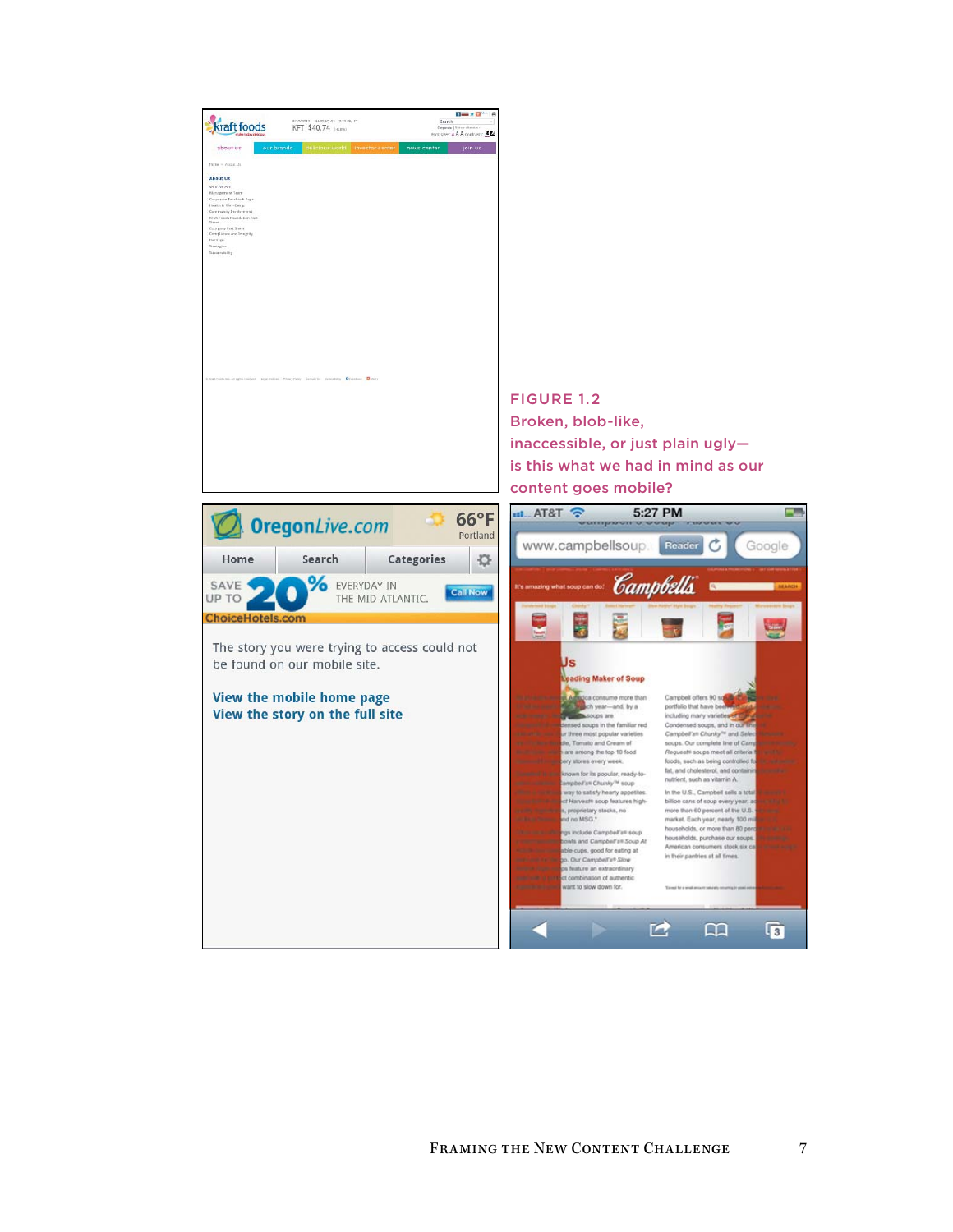Stripped from its format, content's meaning breaks down. Photos and captions that together tell a story become unrelated images and copy. Subheads become text snippets. Pull quotes become just another sentence in the endless 1ow of information. Systems to relate and link one piece of content with another are limited to manual tagging—time-intensive and prone to error—or traditional navigation systems, which tend to limit relationships to hierarchies.

In short, when we publish content while thinking solely about "pages," we end up with content that's fixed firmly to its place—far from the flexible and future-ready information we need.

Don't we want more for our content than this?

### Thinking Beyond the Page

I learned firsthand how limiting big, fixed pages of content could be while working on Arizona Office of Tourism's large state-run tourism website, arizonaguide.com. In 2009, as a newly minted content strategist working on a major overhaul of the site, I spent months auditing content, creating style and message guides, and editing key pages. I planned ahead, collaborated with the client's content creators and managers, and fought to have real content used in our designs. In short, I was living the content strategist's dream: plenty of messy content to work with, and clients who wanted me to make it better.

Only things didn't go quite as planned.

While I toiled away on Excel spreadsheets and governance guides, the rest of the team designed new features and built out templates. But at launch, a major problem emerged. Thousands of pieces of content about landmarks, businesses, and destinations existed in multiple unrelated legacy databases, each organized and labeled differently, making it impossible to create the relationships and context to transform them from disconnected data points into relevant content findable when and where it made sense.

Take the city of Sedona, shown in Figure 1.3. Famous for its stunning red rocks and artists' enclaves, it's chock-full of things to do, many of them the sort of once-in-a-lifetime activities travel magazines rave about: gorgeous hikes, posh spas, five-star golf resorts, even "energy vortices," if you're into that whole New Age thing.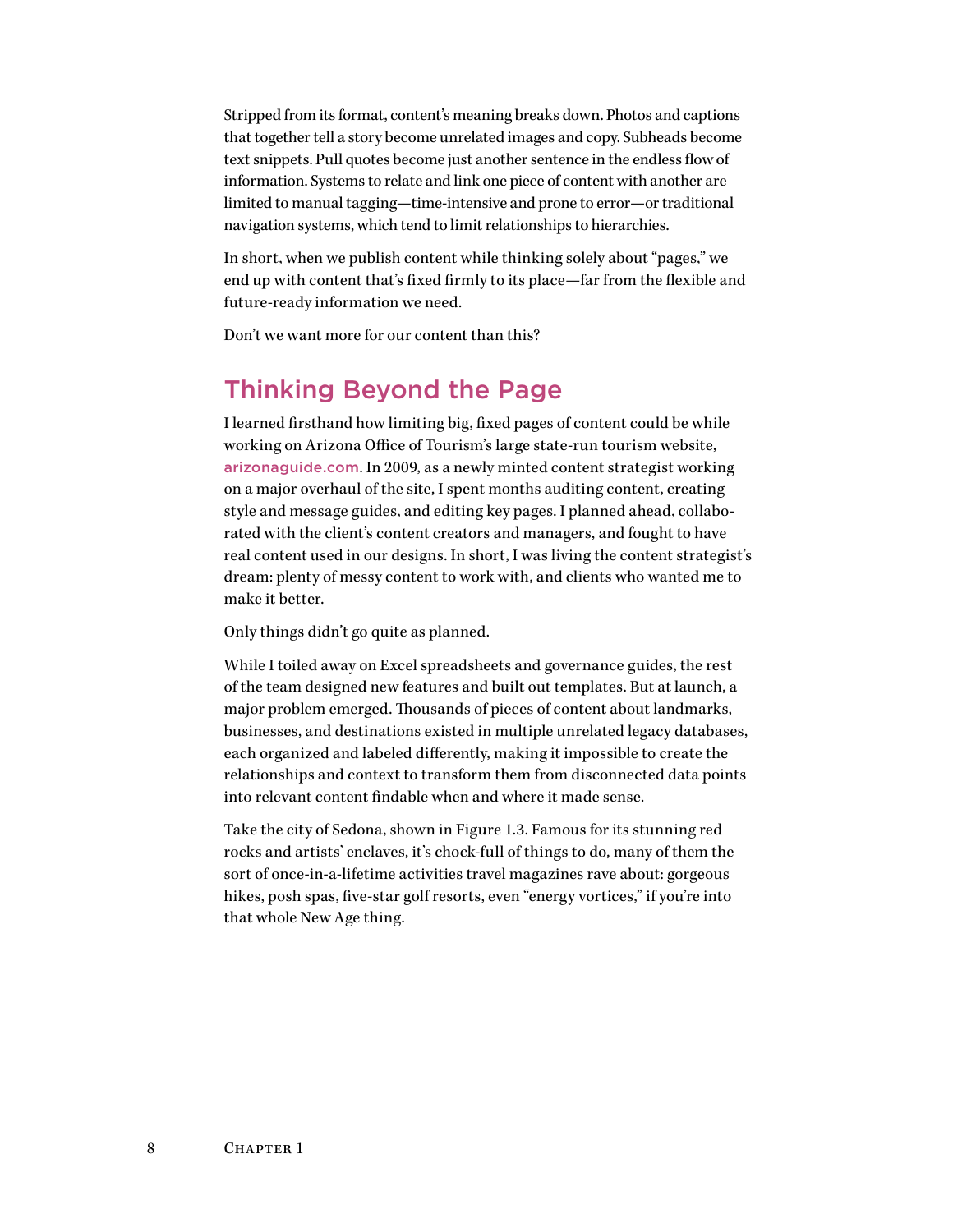

**FIGURE 1.3** Picture-perfect Sedona. Who wouldn't want to vacation here?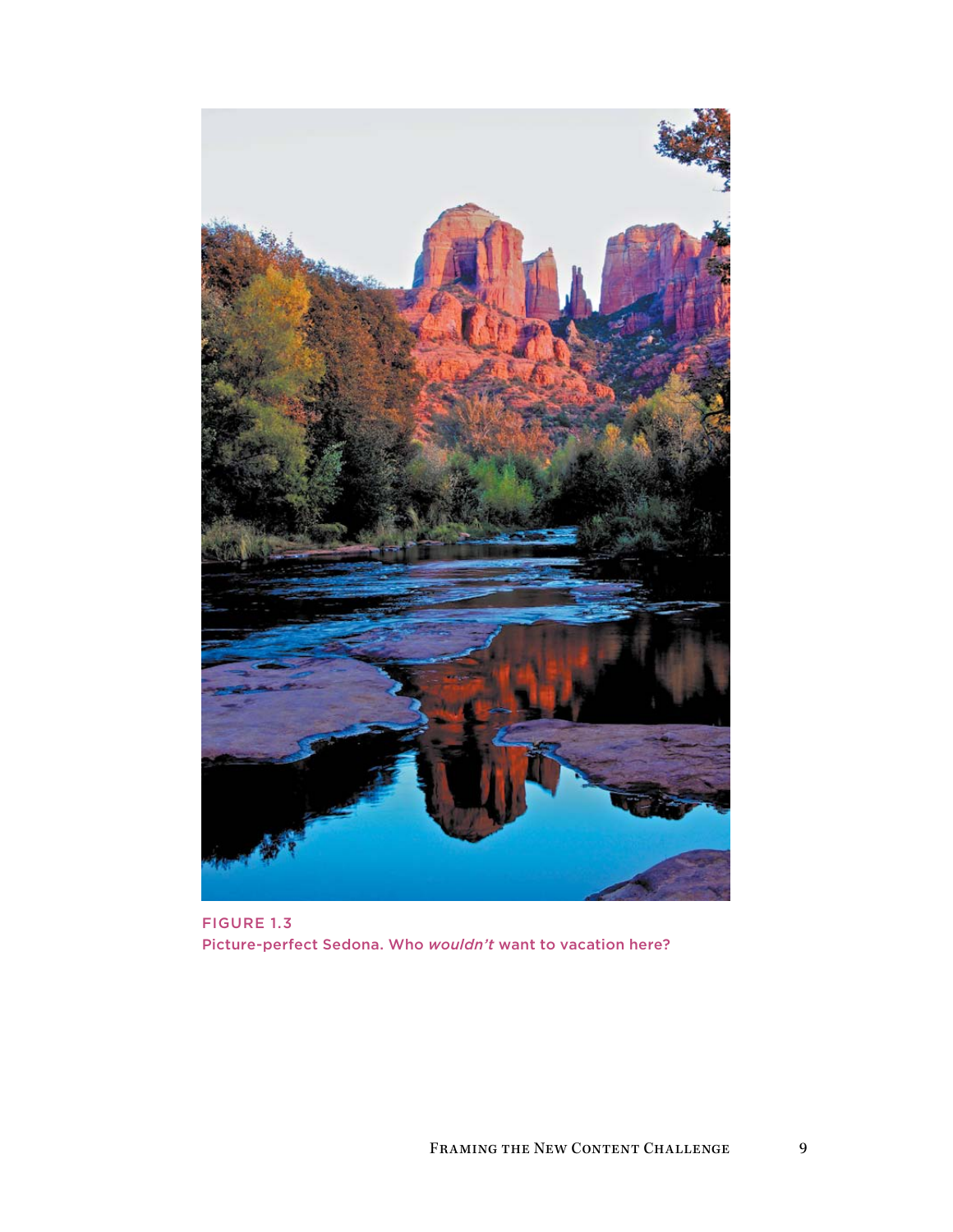You wouldn't have known any of that information by looking at the city's page on the then-new website, a comp of which is shown in Figure 1.4. Featuring little but some canned copy and a link to Sedona's visitors' bureau, the page barely hinted at the plethora of things to do there. Perhaps worse, the content in the sidebar—including events, travel deals, and articles—was randomly selected on page load, not tied to Sedona at all.



### FIGURE 1.4 Sedona's page on the arizonaguide.com website. Where'd all the magic go?

Want to visit Sedona? No problem. Want to learn about road biking tours? Easy. Want to see if anyone offers road biking tours *near Sedona?* Good luck.

The dots were all there, but there was no way to connect them. Between page-level content that lacked meaningful elements and outdated databases whose attributes were inconsistent or simply ignored, the site was missing a way to relate information across these disparate sections…even though that's exactly what our users wanted.

## Connecting the Dots

Thankfully, that's not where this story ends. It's actually where my own lean toward more flexible content begins, because I realized how little we could do with this high-quality but totally unstructured content.

A couple years later, I had the opportunity to begin solving the problem and, more importantly, to help the Arizona Office of Tourism (AOT) staff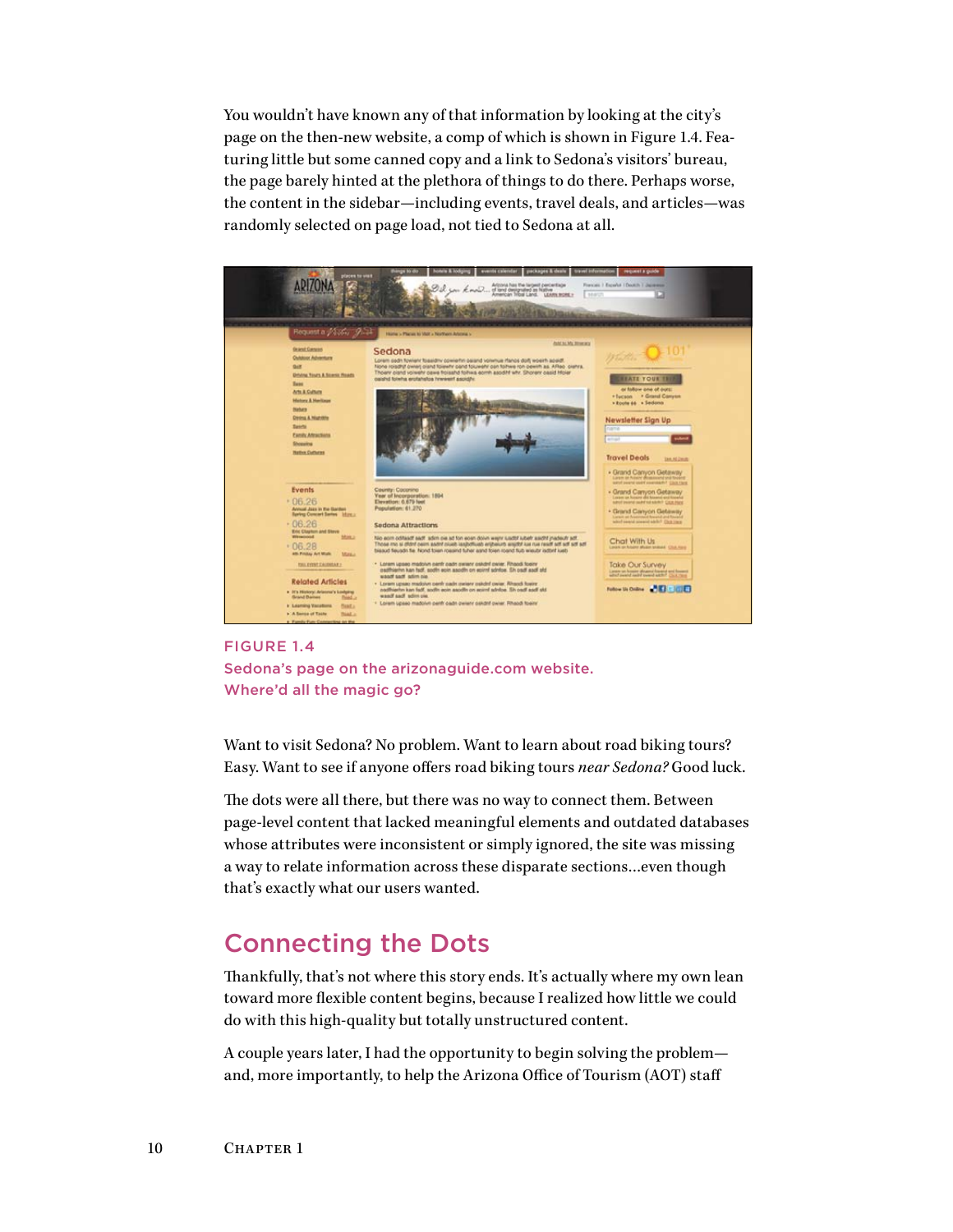understand that disconnected, fixed data was limiting their ability to create the experience they wanted, both for users with desktop computers and those on mobile devices.

As you'll see in detail later in this book, I did this by going back to those legacy databases, taking pages of content and identifying the salient pieces of information they're made of, then breaking those pages into content chunks to match. This allowed us to supplement our hierarchical site structure that is, a standard navigation full of submenus—with a system based on shared content attributes, like the cities in which attractions were located, and logical rules that dictated how and when content should appear.

It's a work in progress, yes. Yet slowly but surely, their content is getting structured and stored in smarter ways, and thus becoming more capable of being reshaped and shifted for varying purposes. Just as critical, those who maintain the site are starting to think of their content as not just a series of pages, but an interconnected system of assets.

### Thinking Beyond the Website

While making content more flexible within AOT's site has been tremendously helpful, it's just the first step in their journey. Like most organizations, until recently, they managed just one website, designed around one screen size, and published across one channel.

But the way people access its content has shifted—and now we all need to bend with it.

According to a report from research firm StatCounter, mobile Internet usage, excluding tablets, has nearly doubled every year since 2009, and as of early 2012, it accounted for 8.5 percent of all Internet usage.<sup>1</sup> Meanwhile Cisco reports that by the end of 2012, there will be more mobile devices on earth than people.<sup>2</sup> And according to the Pew Research Institute, nearly half of American adults owned a smartphone as of February 2012, which was 11 percentage points higher than reported in Pew's prior survey, completed just nine months before, in May 2011.<sup>3</sup>

#### **TIP DON'T BET ON ANY ONE DEVICE**

Need to make the most of mobile? Be careful about locking your content into any one device. According to Cisco, by the time you read this, there are likely to be more phones on the planet than people—and with wildly varying forms and features.

<sup>1</sup> http://rfld.me/PnMOvW

<sup>2</sup> http://rfld.me/MxrAfU

<sup>3</sup> http://rfld.me/OHTrN5